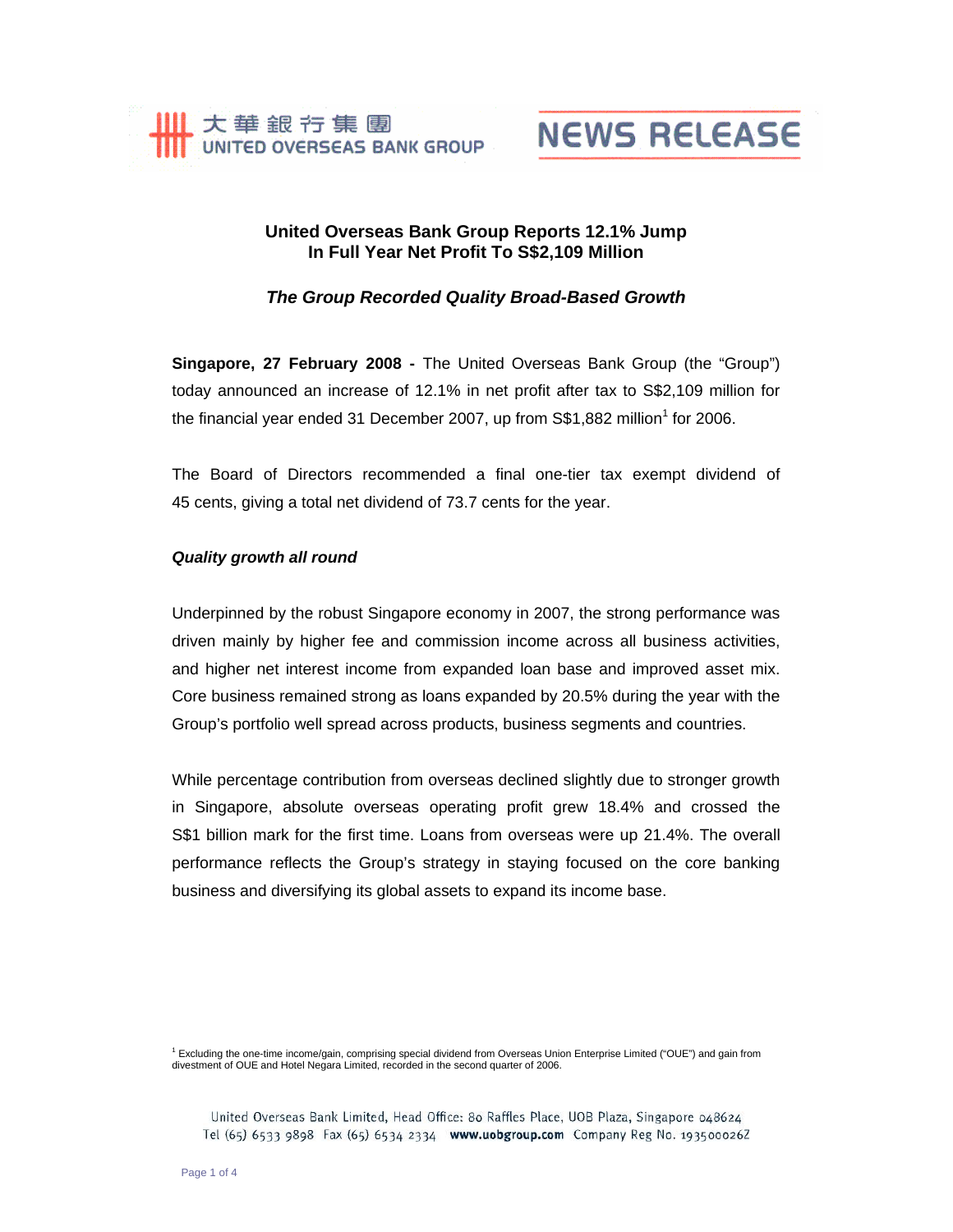## *Core business remains strong*

Despite a turbulent year, the Group's core banking business remained strong. Year-on-year net interest income rose 10.0% to S\$2,980 million contributed mainly by loan growth. Net interest margin increased five basis points to 2.04% as a result of improved asset mix.

The Group's improvement in its fee-based capability continues to produce results. Non-interest income rose 25.0% from S\$1,514 million<sup>1</sup> for 2006 to S\$1,892 million for 2007. The increase was driven by higher fee and commission income across all business activities, particularly fund management, as well as higher gain on sale of foreclosed securities.

Fee and commission income surged 27.4% to S\$1,278 million, with increases across every business line. Non-interest income accounted for 38.8% of the total income for 2007, an increase of three percentage points from 2006.

## *Quarterly operating momentum*

At the operating level, the Group's performance in the fourth quarter showed good momentum. Despite the challenging environment in the last three months of 2007, net interest income rose to S\$743 million in the final quarter, up 4.1% from the third quarter and 5.9% from the same quarter a year ago. Non-interest income increased 35.5% and 2.9% respectively to S\$532 million. Operating profit also rose 16.1% to S\$719 million from the third quarter of 2007.

### *Building regional capacity*

With a focus to build a premier regional bank network, the Group continues to invest in its infrastructure and processes to better manage higher operational risks in the region. Malaysia delivered another set of strong results boosted by broad-based income contribution. In Thailand, after the sale of non-performing loans in the first half, it saw the growth momentum in the last two quarters with the implementation of various product programs in selected market segments.

<sup>1</sup> Excluding the one-time income/gain, comprising special dividend from Overseas Union Enterprise Limited ("OUE") and gain from divestment of OUE and Hotel Negara Limited, recorded in the second quarter of 2006.

United Overseas Bank Limited, Head Office: 80 Raffles Place, UOB Plaza, Singapore 048624 Tel (65) 6533 9898 Fax (65) 6534 2334 www.uobgroup.com Company Reg No. 193500026Z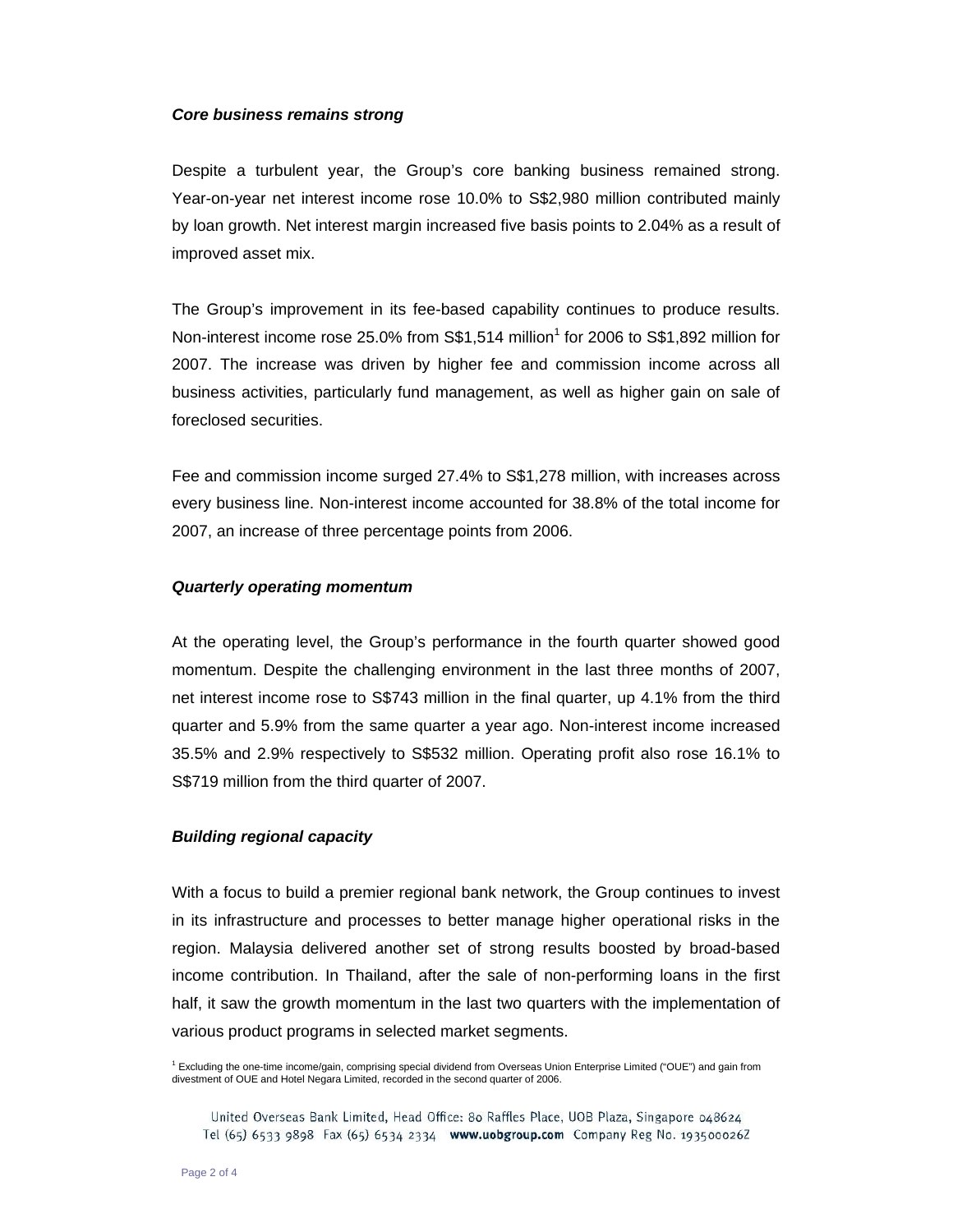While the Group saw some competitive pressure in Indonesia, it managed to grow its loans book by 24.1% over 2006. With the continued investment in infrastructure and the established network of branches, the Group is well-placed to scale up its operations when business volume picks up in the region.

#### *Expenses under control*

Expenses were well-controlled during the year. The Group managed to keep cost to income ratio at 41.4% despite cost pressure and continued investments in infrastructure and processes. Staff costs rose 20.6% to S\$1,046 million largely due to higher headcount to support business growth, increased salaries driven by the tight labour market and higher bonus provision in line with better business performance.

Impairment charges rose 66.0% to S\$300 million mainly due to provision set aside for a long-term investment, and higher provision for the Collateralised Debt Obligation (CDO) portfolio and loans. The Group's CDO exposure is however immaterial at 0.2% of total assets.

#### *Strong balance sheet*

The Group has a strong and liquid balance sheet with an improvement in its asset quality. The Group's non-performing loans fell 45.8% to S\$1,715 million when compared to the preceeding year. Correspondingly, the non-performing loan ratio was 1.8% as at 31 December 2007, compared to 4.0% a year ago.

Year-on-year, customer deposits rose 11.9% to S\$106,967 million. Total assets grew by 8.5% to S\$174,950 million, and shareholders' equity rose 3.2% to S\$17,329 million. Consequently, the Group's net asset value per ordinary share increased to S\$10.91 as at 31 December 2007.

The Group's capital position remained strong, with a tier-one capital adequacy ratio at 10.0% and total capital adequacy ratio at 14.5%, both well above the minimum of 6% and 10% respectively required by the Monetary Authority of Singapore.